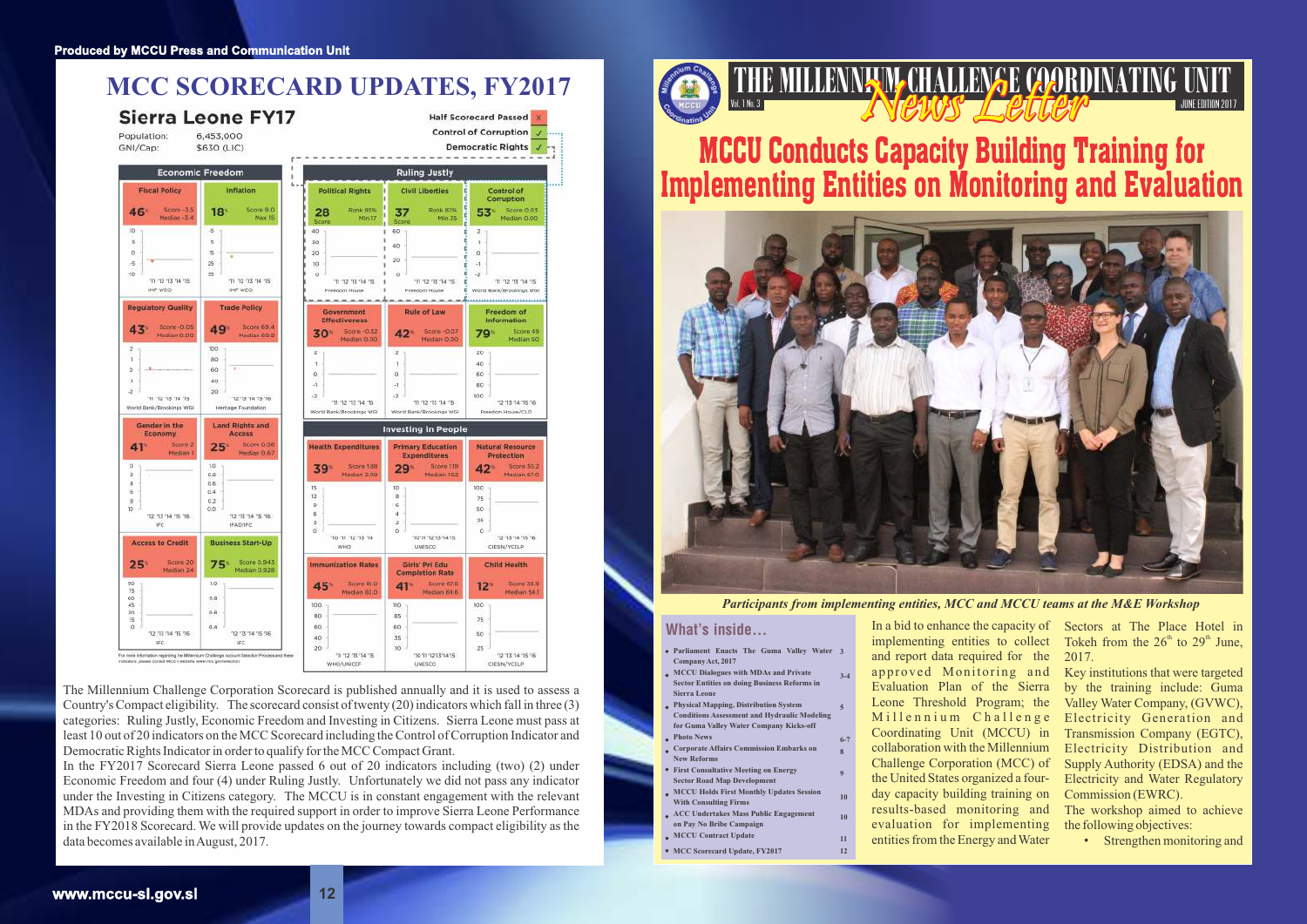evaluation in the Threshold Program

- Share MCC policies and regulations around monitoring and evaluation
- Increase capacity to collect and report the data required in the Monitoring and Evaluation Plan
- Encourage use of data in the management and operations of these institutions
- Discuss data reporting challenges, solutions and needs

While giving an overview of the training; the lead facilitator, Shauna Clarke from the MCC said the training will enable key actors within the implementing entities to understand MCC's Indicator Tracking Table and the requisite approval processes and it will also provide participants with new ICT tools for monitoring purposes within their institutions. Participants were introduced to the MCC policies and regulations on Monitoring and Evaluation, standard global M&E tools and techniques required for data generation, analysis and management, hands-on Microsoft Excel and data quality standards.

The Monitoring and Evaluation and Economics Analysis Director at the MCCU, Thekeka Moses Conteh, said there is a weak system of data management within the implementing entities, but he is confident that this training will enhance the capacity of these entities to generate and analyze data required for accurate reporting of indicators on the M&E Plan of the MCCU Threshold Program and for their own housekeeping.

In her welcome address to participants; Chief Executive

Officer, MCCU, Ndeye Fatu Koroma said the presence of the implementing entities at the training shows their commitment<br>to the MCCU Threshold MCCU Threshold Program. She describe the training as an opportunity for Implementing Entities to identify some of the challenges they face in reporting and what support they would need to enhance their capacity in preparing their Monitoring and Evaluation plans. She emphasized the need for quality data reporting by the different entities as this will support the work of MCCU in measuring the impact of the Threshold activities.

Country Director MCC, Matthew Langhenry, said Monitoring and Evaluation is one of the core values of MCC and they are guided by three main principles which are: accountability, transparency and Learning. These principles he further noted, allow MCC to be accountable to the United States Government and the tax payers. The Country Director also said it is important that countries receiving support from the MCC grant also understand these values and put them into practice so that they are also accountable to their citizens who stand to benefit from their intervention. The Country Director also pointed out that the development world is data driven and MCC relies on accurate data to aid its activities. He further entreated participants to use the new tools and techniques they have learned to improve on data management within their entities. The General Manager, Guma Valley Water Company, Bankole Mansaray in his remarks; commended MCCU and MCC for their continuous support in

strengthening their institution so that they can effectively deliver on their mandate. He underscored the importance of the M&E training as it will help promote accountability and transparency in their operations. The GM said people are more interested in seeing results and feeling the impact of service delivered and that is why he is very excited about the training. He further noted that the first step in every transformational drive is the willingness of people to accept change and GVWC is prepared to accept the change and to implement the new skills and standards they have been introduced to by the MCCU.

Sinneh Abdulsallam Kamara, Senior Mechanical Engineer at the Electricity Generation and Distribution Company (EGTC) said the training is timely and relevant to staff of EGTC especially those whose work is centered on data generation, analysis and reporting. He assured MCCU of his Company's commitment to ensure that the skills and techniques acquired from the training are utilized to improve on their monitoring activities.

Ngozi Obi, Communication Officer from the Electricity and Water Regulatory Commission assured MCCU of their unwavering commitment in supporting the activities of the MCCU by closely working with the relevant entities to ensure they deliver on their mandate.

In his closing remarks the Chief Operating Officer of MCCU, Abdul Bangura thanked participants for the hard work and effort put into the training. He applauded the efforts of the MCC team for facilitating the training. He assured the entities of MCCU's continuous support to ensure that Sierra Leone succeeds in qualifying for the MCC Compact



Authority, Ministry of Education Science and Technology, other MDAs and Civil Society representatives embarked on a massive public sensitization campaign aimed at increasing public awareness and knowledge on

the Pay No Bribe (PNB) campaign in the Western Area and other parts of the country.

Deputy Director, Public Education and Outreach at ACC, Patrick Sandi said the PNB campaign t e a m h a s designed a strategy that includes visit to lorry parks, roundabouts and densely populated areas in the Western Area and other provincial cities to raise awareness among residents on the PNB campaign. This strategy is complemented by the distribution of PNB brochure, wristbands and flyers to members of the public.

During the campaign, emphasis was made on how the PNB reporting platform empowers citizens to anonymously report incidents of bribery and petty corruption by calling **515** free line on all networks, the PNB website; **www.pnb.gov.sl**, or on the mobile application to make their complaints. From the 1<sup>st</sup> January to  $30<sup>th</sup>$  June, 2017 the PNB center received 69,225 bribery related reports from the public.

*PNB team engaging the public*



| <b>Contract title</b>                                                                                                                                                             | <b>Consultant</b>                                                 | <b>Contract Value</b> | <b>St</b>       |
|-----------------------------------------------------------------------------------------------------------------------------------------------------------------------------------|-------------------------------------------------------------------|-----------------------|-----------------|
| Energy Sector<br>Roadmap Development                                                                                                                                              | <b>Adam Smith</b><br>International                                | \$2,900,000           | q <sup>th</sup> |
| Regulatory<br>Strengthening & Tariff<br>Dev. Activity                                                                                                                             | <b>AARC</b><br>Management<br>Consultants Ltd.,<br>Ireland         | \$2,000,000           | 10              |
| <b>EGTC</b> Assessment<br>and Business Plan<br>Activity                                                                                                                           | <b>SMEC</b>                                                       | \$700,000             | 10              |
| <b>Consultancy Services</b><br>for Data Quality<br>Review                                                                                                                         | <b>Economic Forum</b>                                             | \$197,160.00          | 28              |
| <b>Consultant Services</b><br>for<br>Physical Mapping,<br><b>Distribution System</b><br><b>Conditions Assessment</b><br>and<br><b>Hydraulic Modeling</b><br>for Guma Valley Water | <b>SMEC</b><br><b>International Pty</b><br>Limited<br>, Australia | \$1,299,733.00        | 1 <sup>st</sup> |
| Company (GVWC)                                                                                                                                                                    |                                                                   |                       |                 |

# **MCCU CONTRACT UPDATE**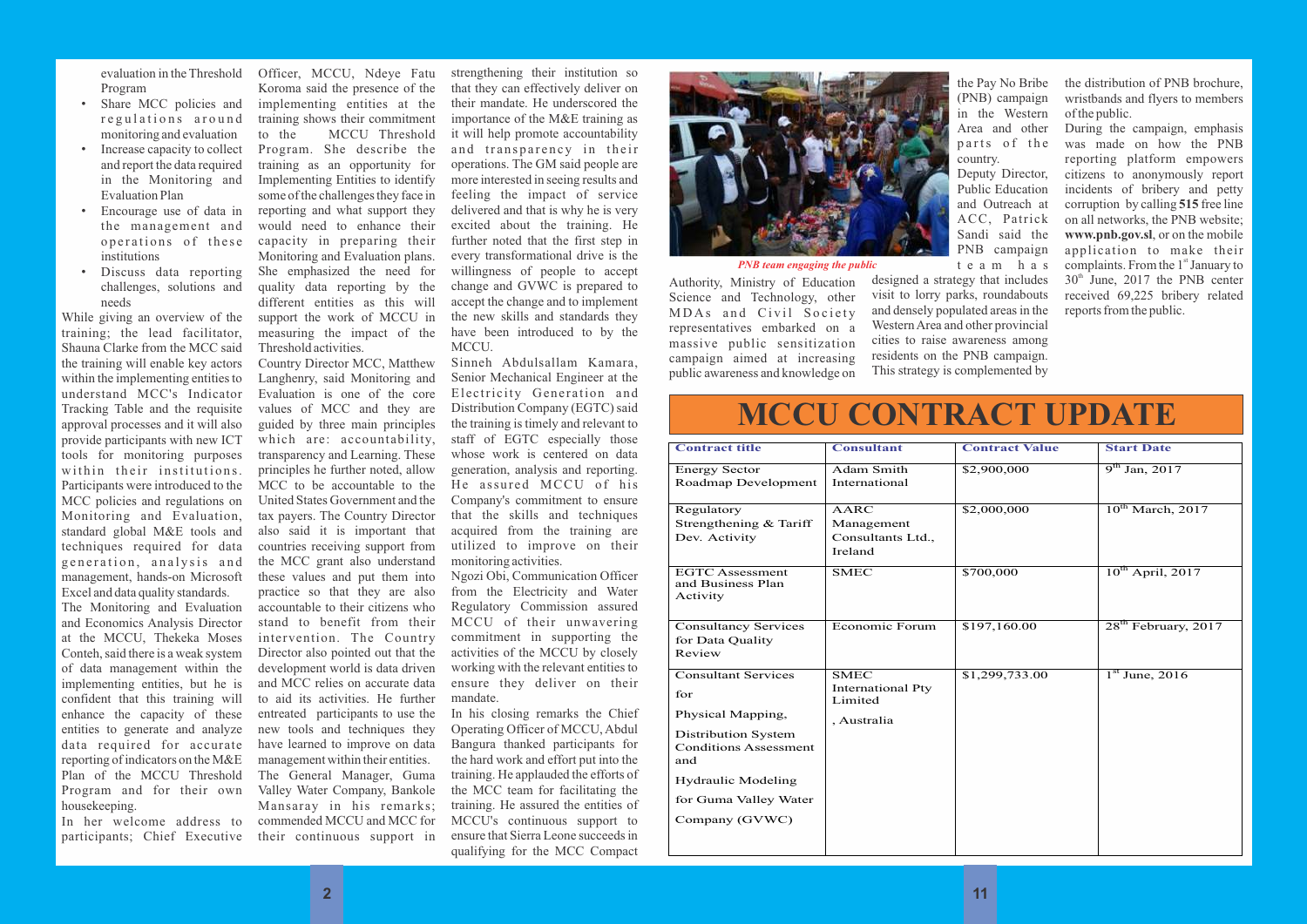### **PARLIAMENT ENACTS THE GUMA VALLEY WATER COMPANY ACT, 2017**

The Sierra Leone Parliament on 8th June, 2017, unanimously passed the Guma Valley Water Company Act 2017. The enactment of the Act came as good news to stakeholders in the water sector.

In an interview with the General Manager of Guma Valley Water Company, Bankole Mansaray, he said the enactment of the new GVWC Act is a great feat for the management of GVWC and stakeholders in the water sector who have worked so hard to make it a reality. The GM said over the last 50 years the landscape for the provision of water has changed and this new bill provides an opportunity for the Company to adjust its operation in line with current trends. He

described the new Act as the "Dawn of a new era" in the transformational drive of GVWC. In reference to major changes in the new Act, Bankole noted that unlike the current situation where the Company is responsible for protection of catchment, production and distribution; the new Act limits the responsible of GVWC only to production and distribution of water. The responsibility to manage the catchment under the new Act will rest with the National Water Resource Management Agency. The new Act also makes provision for flexibility of private Sector engagement which was not adequately provided for under the 1961 Guma Ordinance. It also gives more clarity on the roles of supervisory Agencies like the National Commission for Privatization (NCP), the Ministry of Water Resources and the GVWC Board.

GM said his staff are already aware of the fact that the new Act will bring about major changes in the operation of the company, but he is confident that his team is well prepared to quickly adapt to these changes. He disclosed that the Company's management has already started an engagement process with employees at all levels for them to fully understand the provisions of the new Act.

The Millennium Challenge Coordinating Unit (MCCU) held its inaugural monthly update session for its consulting firms undertaking different Threshold Program (THP) assignments and Implementing Entities to facilitate high level coordination on the THP. Consultants delivering different assignments under the Water and Electricity Reform Projects, Regulatory strengthening and Monitoring and Evaluation activities made presentations on the status of their assignments including

With regards to potential challenges the Company is likely to encounter during implementation of the Act, the General Manager said it is obvious that they might face some internal and external challenges; especially with staff who might find it difficult to adapt to change and also the challenge of managing public expectations of the Company which might have increased with the passing of the new GVWC Act. He appealed to the public to be patient and understand that it takes time for change to happen, especially where it involves developing the necessary infrastructure that facilitates service delivery.

The CEO, MCCU, Ndeye Fatu Koroma in her welcome statement said the idea for bringing all Consulting Firms carrying out different assignments under the Threshold Program together is to enhance coordination and joint understanding in moving the general objective of the MCCU Threshold intervention forward. It is also a forum for the Firms to inform the MCCU and implementing entities on

He called on the MCCU and other Development Partners to continue supporting the Company in order to realize the much anticipated transformation of GVWC. He expressed hope in the future of Guma by saying:

"*At the moment, we cannot boast of having the capacity to generate the resources we require, but with their support we can move to that level where we will be independent and we will also be able to deliver our service more efficient and effective*."



*General Manager Guma Valley Water Company*

#### MCCU DIALOGUES WITH MDAS AND PRIVATE SECTOR ENTITIES ON DOING BUSINESS REFORMS IN SIERRA LEONE

As part of a collaborative effort to ensure that the Government of Sierra Leone improves on its performance on the World Bank's Doing Business Reforms and the Millennium Challenge Corporation Scorecard; the Millennium Challenge Coordinating Unit (MCCU) in collaboration with the Ministry of Trade and Industry held a one-day workshop on  $23<sup>rd</sup>$  May, 2017 with champions in the Doing Business Reforms and the private sector to

Campaign was launched in corruption in five key service September 2016 by the ACC with support from DFID and the Government of Sierra Leone to create a platform for citizens to report incidents of petty-bribery in the delivery of public services within select Ministries Departments and Agencies (MDAs). Pay No Bribe is designed to collect real time evidence on bribery and

discuss the Ease of Doing Business in Sierra Leone.

Welcoming participants to the workshop, the Chief Executive Officer of MCCU; Ndeye Koroma said the workshop is a platform for doing business reforms leaders to engage on reforms that have been pursued by the Government of Sierra Leone within the reporting period and to also ensure that the Private

Sector entities understand such reforms so that the right information will be captured when they fill in the survey forms for World Bank/IFC.

In his address, the Chief of Staff, Office of the President, Saidu Conton Sesay who is also the chairman of the MCCU Board described the workshop as an opportunity for strengthening dialogue between Government and the Private Sector.

## MCCU HOLDS FIRST MONTHLY UPDATE SESSION WITH CONSULTING FIRMS

achievements, challenges and what support they will require from MCCU and implementing entities going forward.

challenges encountered during their work and how they could be addressed.

The CEO further stated that the challenges in communicating the successes of the MCCU Threshold Program is that not all the expected results are tangible for the public to interact with but it is important for implementing entities to understand that the Threshold Program is building the foundation for accountability and transparency through soft interventions and capacity building to enhance the sustainable delivery of services in the long run.

Monthly regular updates from Consulting Firms delivering different assignments will give implementing entities an opportunity to seek clarity on activities that are carried out by these consultants. Through such a forum, the implementing entities will be able to appreciate the interrelationship between these activities, but more importantly, its role in sustaining the large infrastructure investments that are to come.



**CEO, MCCU, Ndeye Koroma addressing consultants during the meeting.**

#### **ACC UNDERTAKES MASS PUBLIC ENGAGEMENT ON PAY NO BRIBE CAMPAIGN**

The control of corruption indicator on the MCC scorecard is a critical benchmark for Sierra Leone to qualify for the MCC Compact Grant. In order to reduce the incidence of corruption within MDAs; the Anti-Corruption Commission (ACC) has embarked on several initiatives to engage the public on the fight against corruption. The Pay No Bribe

sectors; Water, Electricity, Health, Education and the Police, and provides a useful database on petty corruption and bribery trends to support the work of the ACC.

In order to increase public understanding and encourage participation in the Pay No Bribe Campaign, a joint team from the Anti-Corruption Commission, Guma Valley Water Company, Electricity Distribution and Supply

**Continue on page 4**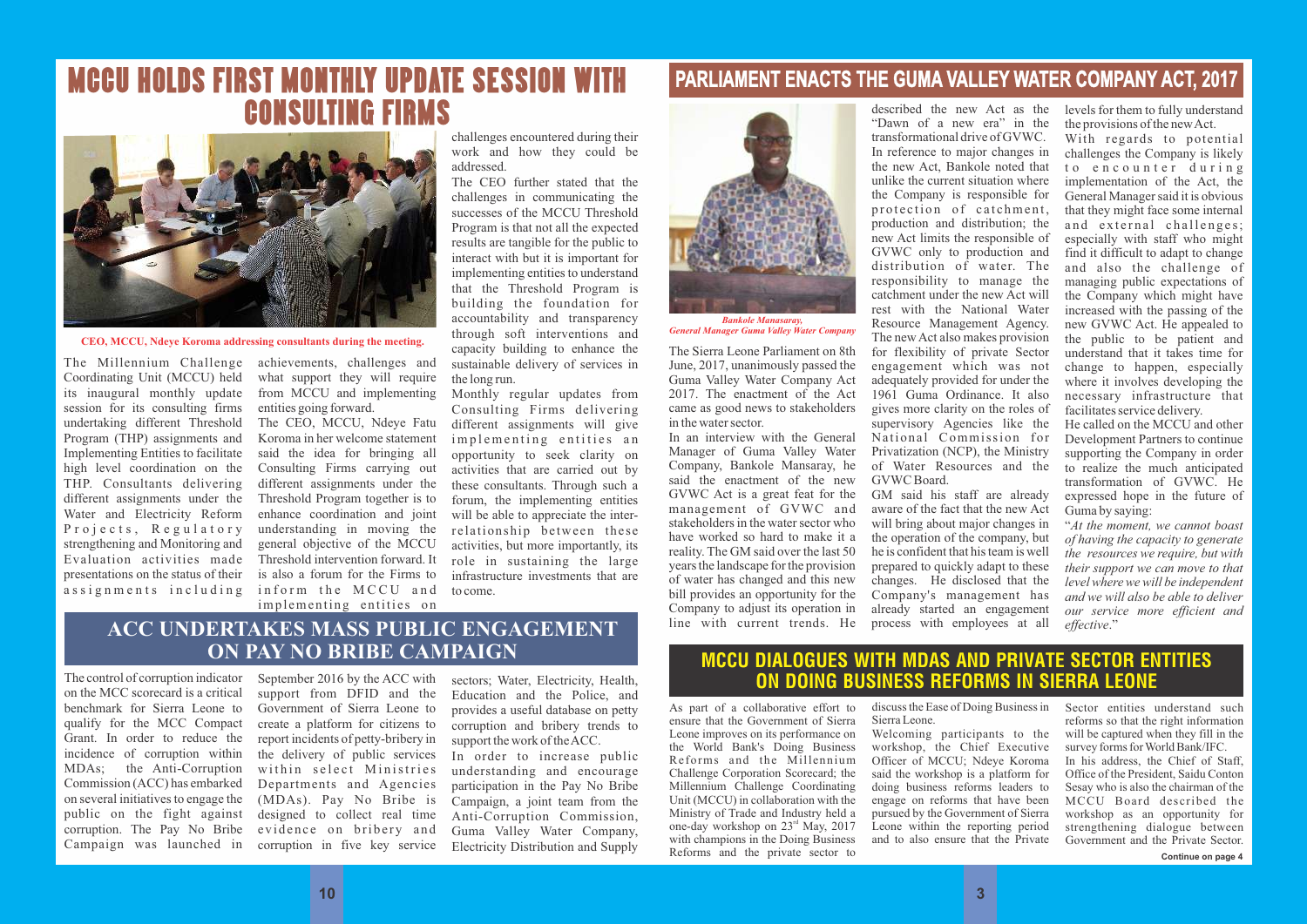He said Government has made significant strides in terms of policy reforms in the area of doing business and as the deadline for the 2018 reporting cycle approaches on 31 May 2017, he called on the private sector entities to allocate optimum time and effort in completing the surveys as information gathered from those surveys will be used to assess the country on the reforms. The Chief of Staff further emphasized the need for Sierra Leone to work towards achieving the Access to Credit indicator on the Millennium Challenge Corporation scorecard as this is one area the Country has been lagging in previous assessments done by the World Bank, which is a third party source for theMCC scorecard.

"In as much as the reforms on the Ease of Doing Business will be communicated and discussed, they can only be meaningful if they are directly felt and understood by the private sector" The Chief of Staff noted.

In his statement, the Deputy Minister of Trade and Industry, Ibrahim Washingai Mansaray, said although there are obstacles in doing business in Sierra Leone, the Government is striving to implement more reforms to create the enabling environment.

Presentations were made by champions on the Ease of Doing Business Reforms and they seized the opportunity to share their achievements and challenges encountered as they work towards reforms in their areas and more specifically on those reforms that would be reported to the World Bank for this year's assessment. Some of the strides that have been made so far as highlighted by the champions include:

- The establishment of the Sierra Leone Collateral Registry by the Bank of Sierra Leone and the International Finance Corporation which will help to increase access to finance for Micro, and Medium Enterprises.
- The Corporate Affairs Commission is now running a fully functional One-Stop-Shop for the registration of companies in Sierra Leone. Added to this is the drastic reduction of the registration fee for new companies from Le850, 000 to a flat fee of Le250, 000 payable to the Freetown City Council.
- There is now an online system to obtain construction permit from the Ministry of Works, Housing and Infrastructure.
- The Fast Track Commercial Court (FTCC) continues to expedite commercial cases. Cases before the Court are adjudicated within an average of 44 days based on the FTCC's assessment. NRA has introduced the

Micro Taxpayer Regime in addition to the provision of online services such as GST Returns submission and TIN application, creation of the Domestic Tax Department, introduction of the Board of Appellate Commission and introduction of the Domestic Tax Information System and upgrades over the years.

Despite the achievements made by champions in trying to improve performance on their different indicators, there are still some bottlenecks and chief among these are the issues of poor coordination and collaboration between champions in MDAs and the private sector entities.

In the IFC/ World Bank Doing Business Report published in October, 2016, Sierra Leone climbed 12 places under the Business Start-Up Indicator moving from 99 to 87 out of 190 countries globally and 10th position out of 48 countries in Sub- Saharan Africa.

In the latest World Bank Ranking on Access to Credit Indicator; Sierra Leone dropped 5 places from 152 to 157 out of 190 countries. The performance of Sierra Leone under Registering Property Indicator has also not registered any significant reforms on the latest report. Sierra Leone's ranking in the World Bank Registering property indicator has remained constant at 163 position out of 190 countries for the past two years.

In order to address these challenges, it was unanimously agreed that both MDAs and private sector entities engage each other on a regular basis to ensure a platform is created for effective communication and collaboration. To this end, it was agreed that a recommendation should be made to the President for a collaborative monthly meeting between the MDA Champions and key Private sector contributors for joint action to improve Sierra Leone's ranking on the Doing Business Reforms.



*Mansaray- Deputy Minister of Trade and Industry, Saidu Conton-Sesay- Chief Of Staff, Ndeye Koroma-CEO, MCCU and Alfred Akibo-Betts of the NRA*

### FIRST CONSULTATIVE MEETING ON ENERGY SECTOR ROAD MAP DEVELOPMENT



Stakeholders from the Energy Sector have held the first consultative meeting to discuss progress on the development of the Energy Sector Roadmap for Sierra Leone. The meeting which was organized by the Consultant; Adam Smith International took place on  $26<sup>th</sup>$ May, 2017 at the Brookfields Hotel in Freetown. Among those present were the Minister of Energy, Henry Macauley, Engineer Mustapha Kargbo; Presidential Adviser on Energy, representatives from the Ministry of Energy, the Millennium Challenge Coordinating Unit and implementing entities like the Electricity Generation and Transmission Company (EGTC), the Electricity Distribution, Supply Authority (EDSA) and the Electricity and Water Regulatory Commission (EWRC).

The Minister of Energy, Henry Macauley in his welcome statement thanked MCCU for supporting the development of the Roadmap through its threshold program. The Minister expressed optimism that the Roadmap will encourage Public-Private Partnership, creates an enabling environment for private sector investment and also pave the way for policy formulation to address existing gaps in the sector. The Minister encouraged sector actors to come up with possible suggestions for solutions to the country's energy challenge. He concluded his statement by saying:

*"EDSA and EGTC alone cannot solve the problem of electricity in the country. It is time to roll-up our sleeves and do the work"* Engineer Mustapha Kargbo, Presidential Adviser on Energy who chaired the session urged stakeholders to come up with one and lasting coherent Roadmap that is workable for the country. He reminded stakeholders that the vision for developing a Roadmap is to create an enabling environment for the provision of modern energy services to the public.

Key highlights of the presentation made by the lead Consultant on the Roadmap include: clearly defined roles of relevant stakeholders in the energy sector in order to enhance an efficient and transparent technical and commercial operation of the sector. Melville Fish; the former Team Lead with Adam Smith International stated that the Roadmap will address issues about regulations that will drive commercial discipline within the sector as this is currently the biggest challenge faced by EGTC and EDSA.

Critical issues captured in the Roadmap include: financial sustainability, basic commercial structure, sector planning and generation procurement, off-grid provisions of power, mining companies and suppliers and introduction of eligible customers. Comments were made by stakeholders on issues raised by Consultants in their presentation. Three more consultative meetings have been planned by the Consultants in order to give sector players the opportunity to contribute more to the document before the final draft is produced by end of July.

*Energy Sector stakeholders discussing the Roadmap*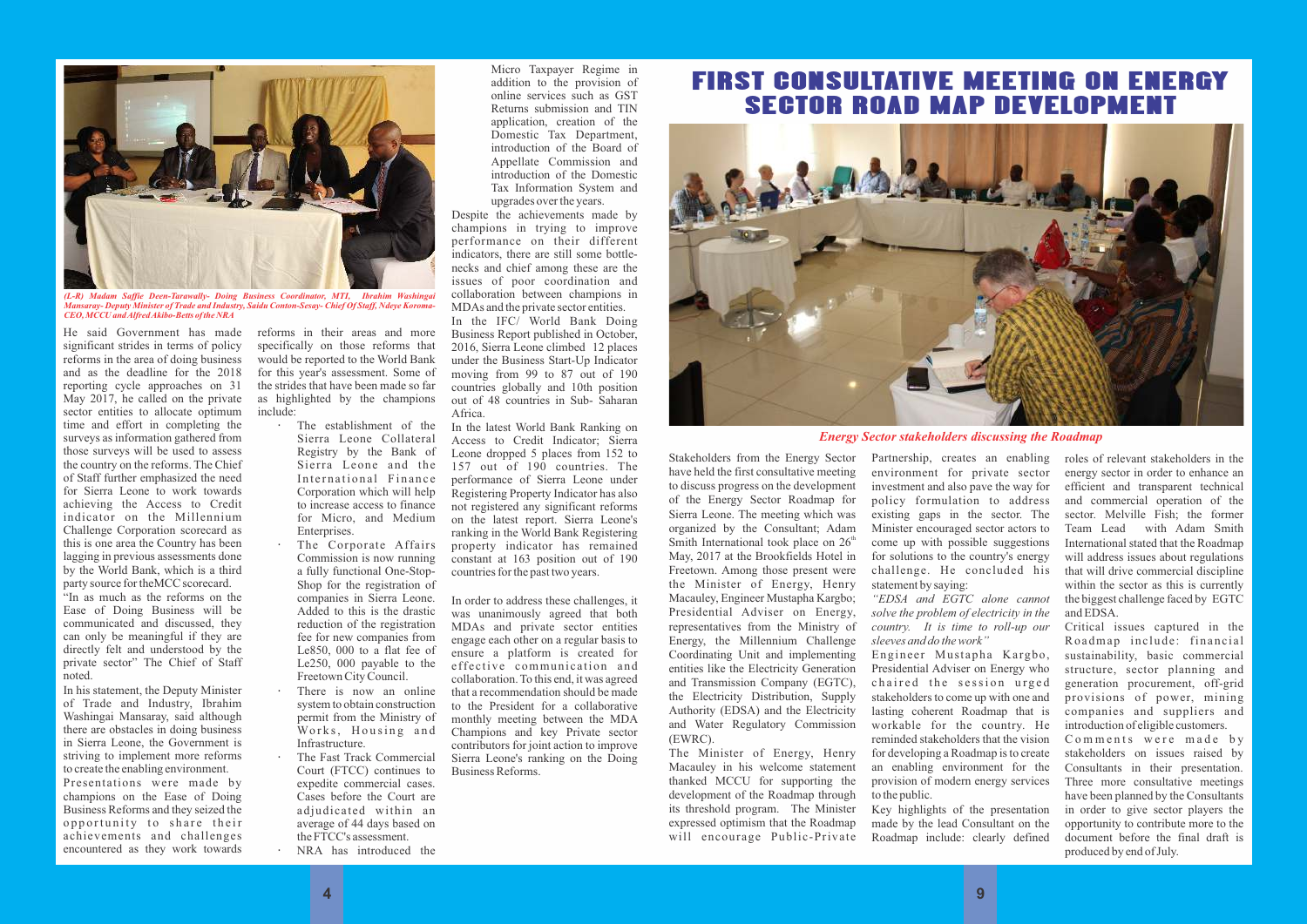The Millennium Challenge Coordinating Unit in collaboration with the Millennium Challenge Cooperation (MCC) on Friday  $2<sup>nd</sup> June$ , 2017 at the Golden Tulip Hotel in Freetown held a kick-Off meeting with Snowy Mountain Engineering Company (SMEC) which is providing Consultancy Services for the Physical Mapping, Distribution System Conditions Assessment and Hydraulic Modeling for Guma Valley Water Company (GVWC) in Freetown.

The Director of Water Sector Reform Project at MCCU, Ansumana Swarray welcomed the MCC team and other stakeholders to the Kick-Off meeting. He described the forum as an opportunity for stakeholders in the Water Sector, MCC and MCCU to further engage with the Consultant to ensure clarity on the methodology and possibly make additional input into the  $\frac{1}{\sqrt{2}}$  scope of work prior to the commencement of the assignment.

Chief Executive Officer of MCCU; Ndeye Fatu Koroma said this activity is the cornerstone to the larger institutional strengthening support that will be provided to GVWC. She underscored the importance of the kick-off meeting which she says will provide an opportunity for stakeholders to examine and make their input into the approach the Consultant will be

#### **PHYSICAL MAPPING, DISTRIBUTION SYSTEM CONDITIONS ASSESSMENT AND HYDRAULIC MODELING FOR GUMA VALLEY WATER COMPANY KICKS-OFF**

using during the assignment. She expressed to the Consultants the high level of expectations that have been set for this activity and stressed on the importance of having a problem solving approach in order to ensure the smooth implementation of this activity. She said it is important that Guma Valley Water Company is well integrated in the exercise as this is the only way they will be able to effectively implement the outcome of the assessment.

Country Representative for the Millennium Challenge Corporation in Sierra Leone, Matthew Langhenry emphasized the need for proper coordination among stakeholders and urged them to ensure their availability for consultations during the exercise.

In an interview with the Chief Executive Officer and Registrar of the Commission, Michala Mackay, she explained that her Commission has instituted several reforms that will contribute to the improvement of Sierra Leone's performance in the areas of **starting a business** and **access to credit indicators**. She disclosed that CAC has incorporated over 1,751 Companies between  $18<sup>th</sup>$ 

General Manager for Guma Valley Water Company-Bankole Manasaray expressed gratitude to the Millennium Challenge Corporation and the MCCU of Sierra Leone for their support to Guma Valley Water  $Company.$  He said  $GVWC$ distribution system has not been formally mapped since the 1970s. Since then, the system has expanded and some existing portions have been relocated, all without formal documentation. He added that the assessment will help to improve the existing water system and its efficiency and also provide a broad scope of understanding for stakeholders involved in the sector of the system. He noted that Guma Engineers will be available to help in



the field work. He also expressed confidence in the expertise of the Consultant and commits his team's support to the entire assessment to ensure that quality result is produced. The lead Consultant from SMEC Nicholas Rowse said his team is excited to take up the assignment and they are happy with the level of support and commitment the Guma Valley Water Company management has demonstrated in the entire process. He assured all stakeholders that his team has the experience from similar assignment in other African Cities and they can live up to the expectations.

This task entails reviewing the existing data and maps, and developing a digital map of the GVWC distribution service area system, which will include location and description of facilities (GVWC pipes, storage tanks, pumping stations, intermediate chlorination facilities, public tap stands, and meters) and will show topography, service zones, roads, drainages, and other significant physical features. The mapping shall also locate the public tap stands within the GVWC service area that are owned and operated by individuals or groups other than GVWC, and shall locate alternative water sources (shallow wells, springs, drilled wells, surface collection points) within the GVWC service area.The work will require extensive field data collection while training and working in close collaboration with GVWC staff.



*CEO, MCCU, Ndeye Koroma making a statement at the kick-off meeting*

**The GVWC team at the kick-off meeting**

2009, the Corporate Affairs Commission (CAC) of Sierra Leone has a mandate to perform functions such as the i**ncorporation and registration of companies and to provide regulatory supervision** pursuant to the act. The Corporate Affairs Commission is one of the champion institutions working to improve Sierra Leone's performance on the MCC scorecard indicators particularly the Starting a business and Access to Credit Indicators.

Created by the Companies Act of January, 2016 and Mid-June, 2017 The CEO further said that the introduction of a Single Window

registration which involves a combined application process in agreement with other players like the National Revenue Authority (NRA), National Social Security and Insurance Trust (NASSIT) and the Freetown City Council

(FCC) has reduced the time for the registration and incorporation of Companies. With the new reform,Companies are registered within 24 hours which was not the case in the past where Companies seeking registration would have to go to four different offices to get their documents approved over a period of several weeks.

She added that promoters of a Company are no longer required to visit the office physically to check the uniqueness of the name of their company or for submission of any application or company resolution. Proposed foreign/local Companies can conduct a name search electronically and at no cost any time of the day. The payment of fees for incorporation and registration process has also been streamlined as applicants can now pay via mobile money or Bank transfer. These streamlined processes have also reduced opportunities for corruption which is a major deterrent for private sector growth in Sierra Leone.



**Corporate Affairs Commission Secretariat**

# CORPORATE AFFAIRS COMMISSION EMBARKS ON NEW REFORMS



**Chief Executive Officer and Registrar of CAC, Michala Mackay**